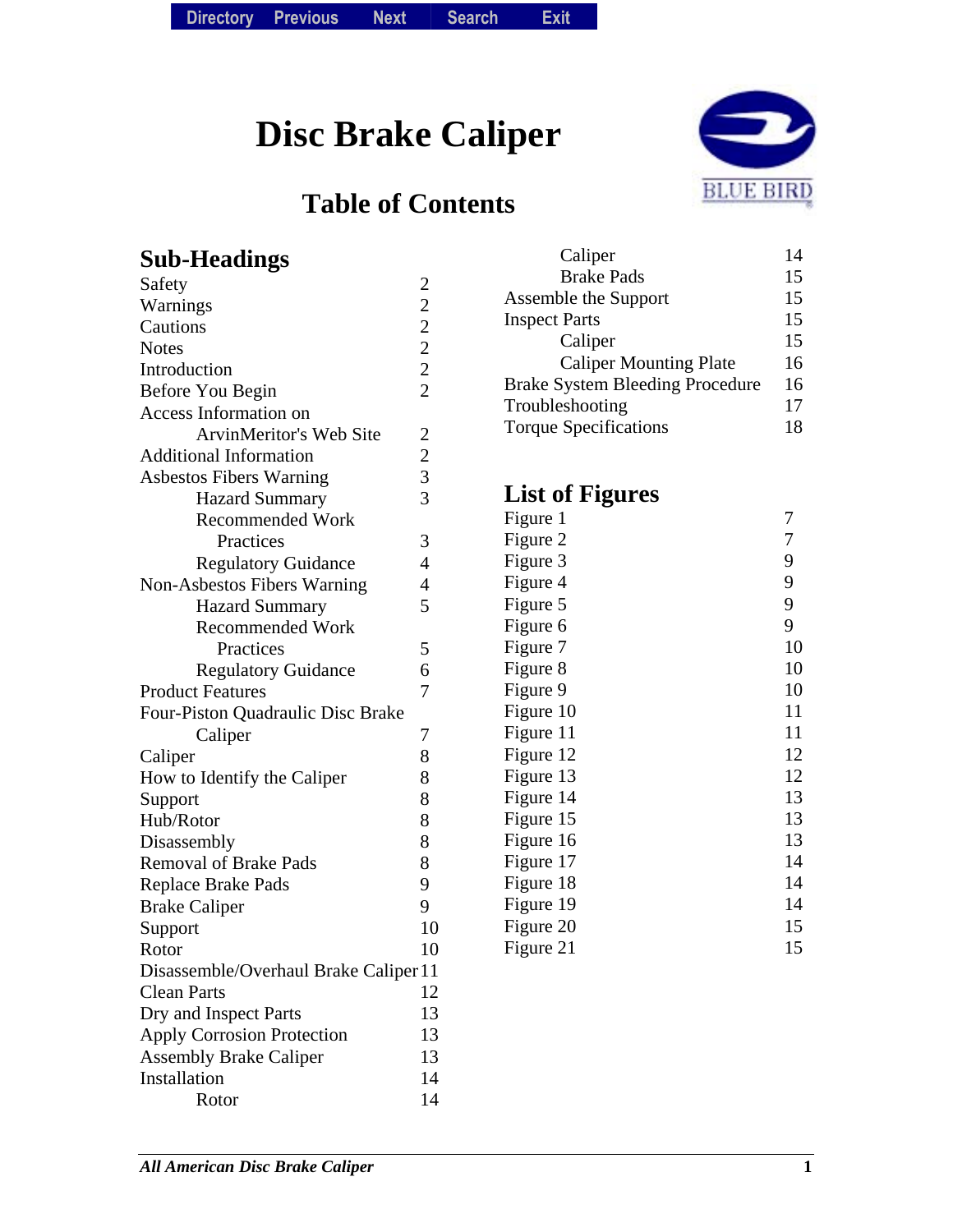# **Four-Piston Quadraulic Disc Brake Caliper**

## **Safety**

The purpose of this safety summary is twofold. First, it is to help ensure the safety and health of individuals performing service on, or operation of, this Blue Bird bus. Second, it is to help protect equipment. Before performing any service or operating procedure on this bus, individuals should read and adhere to the applicable warnings, cautions and notes located throughout this Blue Bird Service Manual.

## **Warnings**

Warnings apply to a procedure or practice that, if not correctly adhered to, could result in injury or death. Particular attention should be paid to sections of this manual where warnings appear.

## **Cautions**

Cautions apply to a procedure or practice that, if not correctly adhered to, could result in damage to or destruction of equipment.

## **Notes**

Notes are used to explain, clarify or otherwise give additional insight for a given subject, product or procedure. Please note that on occasion, notes, too, may advise of potential safety issues.

## **Introduction**

The purpose of this manual is to help you get the best value from your Blue Bird bus. This manual can help you decide what work must be done, and it provides for routine maintenance as well as common service procedures.

## **Before You Begin**

This section provides maintenance and service procedures for Meritor's four-piston quadraulic disc brake calipers. Before you begin procedures:

- 1. Read and understand all instructions and procedures before you begin to service components.
- 2. Read and observe all caution and warning safety alerts that precede instructions or procedures you will perform. These alerts help to avoid damage to components, serious personal injury, or both.
- 3. Follow appropriate maintenance and service, installation, and diagnostics guidelines.
- 4. Use special tools when required to help avoid serious personal injury and damage to components.

## **Access Information on ArvinMeritor's Web Site**

Additional maintenance and service information for ArvinMeritor's commercial vehicle systems component lineup is also available at [www.arvinmeritor.com](http://www.arvinmeritor.com/).

To access information, click on Products & Service/Tech Library Icon/HVS Publications. The screen will display an index of publications by type.

## **Additional Information**

Call ArvinMeritor's *Customer Service Center* at 800-535-5560 to order the following item.

Drivetrain Plus™ by ArvinMeritor Technical Electronic Library on CD features product and service information on most Meritor, ZF Meritor and Meritor WABCO products. Order TP-9853.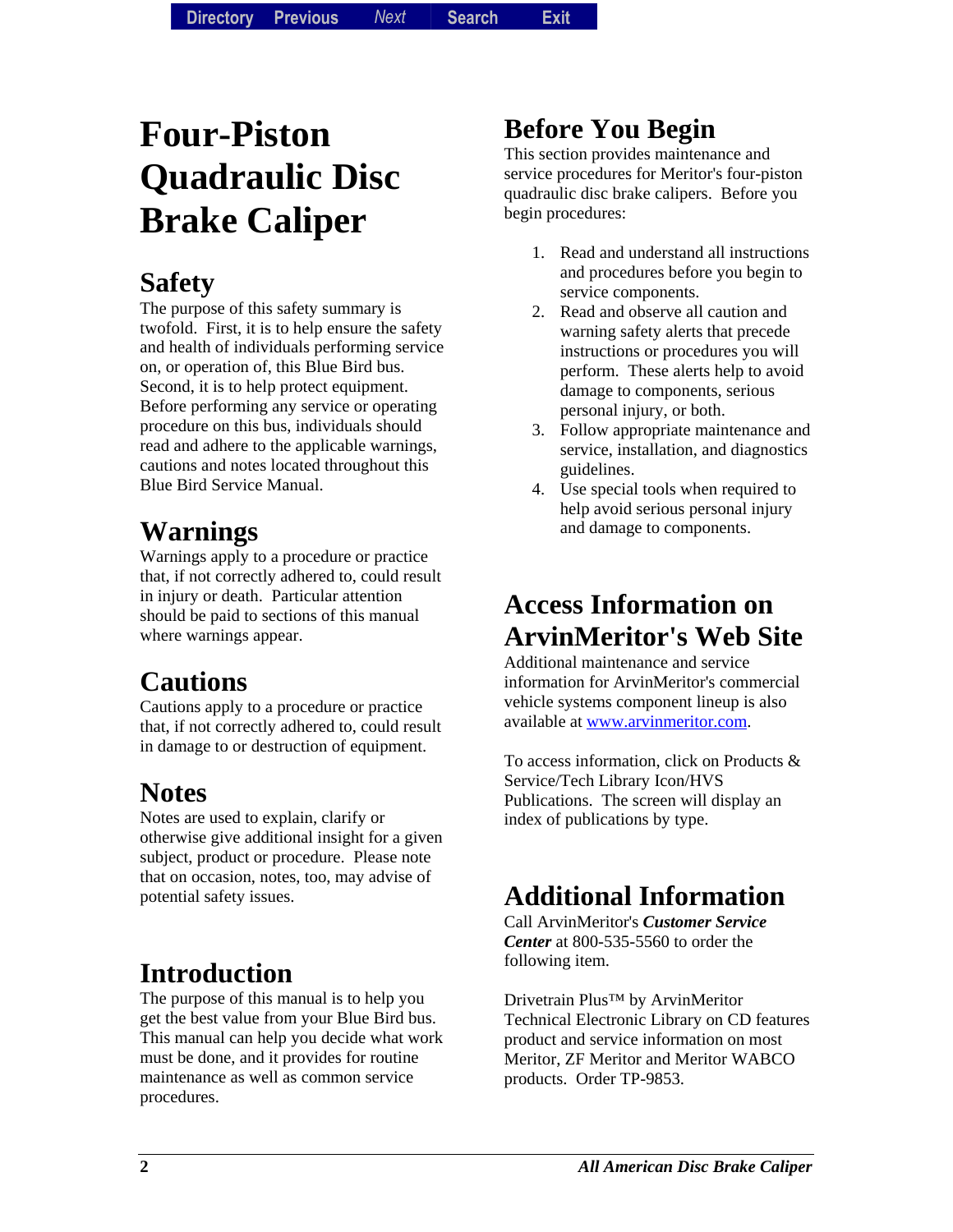## **Asbestos and Non-Asbestos Fibers Warnings**

#### **Asbestos Fibers Warning**

*The following procedures for servicing brakes are recommended to reduce exposure to asbestos fiber dust, a cancer and lung disease hazard. Material Safety Data Sheets are available from ArvinMeritor.* 

### **Hazard Summary**

Because some brake linings contain asbestos, workers who service brakes must understand the potential hazards of asbestos and precautions for reducing risks. Exposure to airborne asbestos dust can cause serious and possibly fatal diseases, including asbestosis (a chronic lung disease) and cancer, principally lung cancer and mesothelioma (a cancer of the lining of the chest or abdominal cavities). Some studies show that the risk of lung cancer among persons who smoke and who are exposed to asbestos is much greater than the risk for non-smokers. Symptoms of these diseases may not become apparent for 15, 20 or more years after the first exposure to asbestos.

Accordingly, workers must use caution to avoid creating and breathing dust when servicing brakes. Specific recommended work practices for reducing exposure to asbestos dust follow. Consult your employer for more details.

### **Recommended Work Practices**

1. **Separate Work Areas**. Whenever feasible, service brakes in a separate area away from other operations to reduce risks to unprotected persons. OSHA has set a maximum allowable level of exposure for

asbestos of 0.1 f/cc as an 8-hourtime-weighted average and 1 f/cc averaged over a 30-minute period. Scientists disagree, however, to what extent adherence to the maximum allowable exposure levels will eliminate the risk of disease that can result from inhaling asbestos dust. OSHA requires that the following sign be posted at the entrance to areas where exposures exceed either of the maximum allowable levels:

**Danger: Asbestos Cancer and Lung Disease Hazard Authorized Personnel Only Respirators and Protective Clothing Are Required in this Area.** 

- 2. **Respiratory Protection**. Wear a respirator equipped with a highefficiency (HEPA) filter approved by NIOSH or MSHA for use with asbestos at all times when servicing brakes, beginning with the removal of the wheels.
- 3. **Procedures for Servicing Brakes**.
	- a. Enclose the brake assembly within a negative pressure enclosure. The enclosure should be equipped with a HEPA vacuum and worker arm sleeves. With the enclosure in place, use the HEPA vacuum to loosen and vacuum residue from the brake parts.
		- b. As an alternative procedure, use a catch basin with water and a biodegradable, nonphosphate, water-base detergent to wash the brake drum or rotor and other brake parts. The solution should be applied with low pressure to prevent dust from becoming airborne.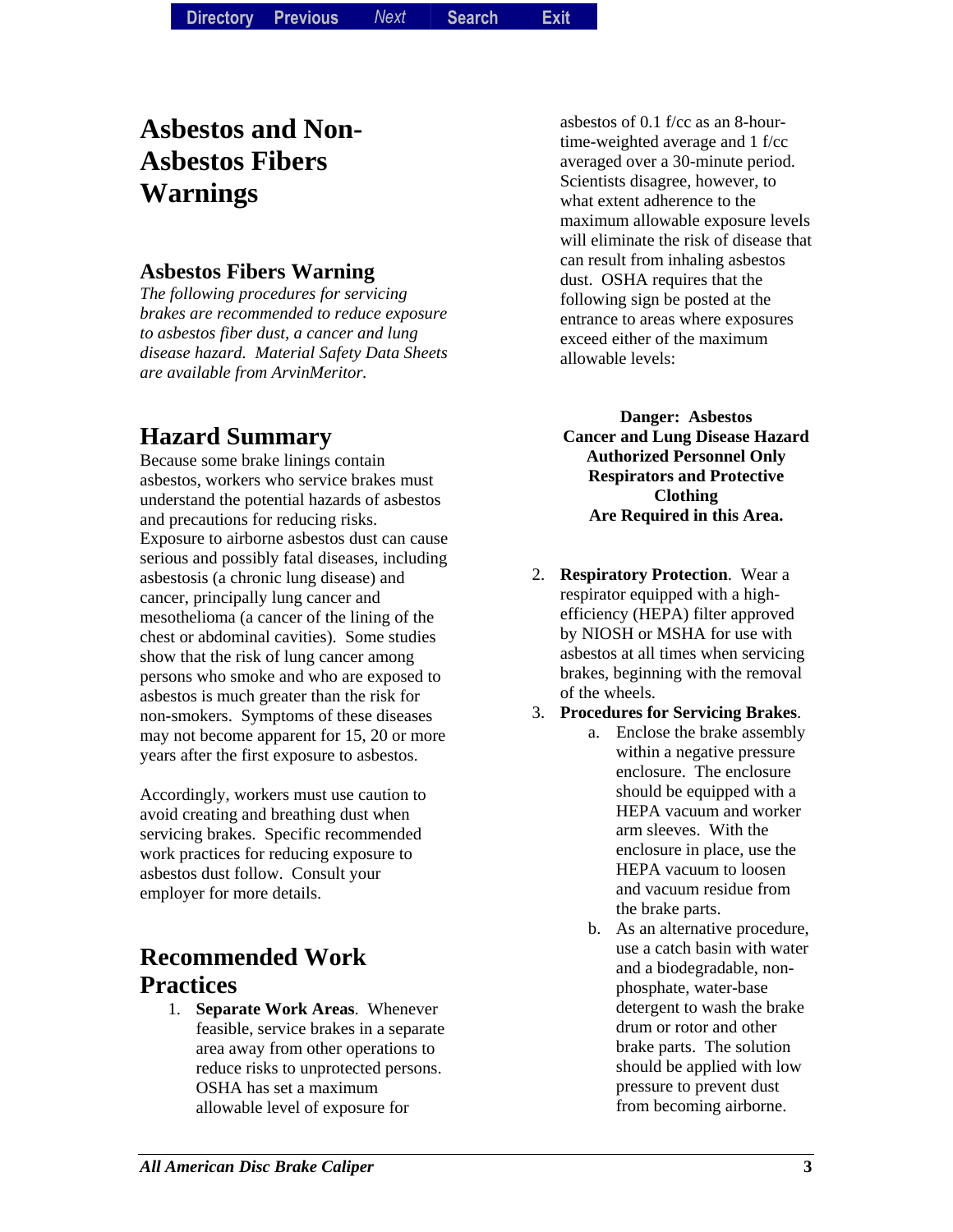Allow the solution to flow between the brake drum and the brake support or the brake rotor and caliper. The wheel hub and brake assembly components should be thoroughly wetted to suppress dust before the brake shoes or brake pads are removed. Wipe the brake parts clean with a cloth.

- c. If an enclosed vacuum system or brake washing equipment is not available, employers may adopt their own written procedures for servicing brakes, provided that the exposure levels associated with the employer's procedures do not exceed the levels associated with the enclosed vacuum system or brake washing equipment. Consult OSHA regulations for more details.
- d. Wear a respirator equipped with a HEPA filter approved by NIOSH or MSHA for use with asbestos when grinding or machining brake linings. In addition, do such work in an area with a local exhaust ventilation system equipped with a HEPA filter.
- e. Never use compressed air by itself, dry brushing, or a vacuum not equipped with a HEPA filter when cleaning brake parts or assemblies. NEVER use carcinogenic solvents, flammable solvents, or solvents that can damage brake components as wetting agents.
- 4. **Cleaning Work Areas**. Clean work areas with a vacuum equipped with a HEPA filter or by wet wiping.

NEVER use compressed air or dry sweeping to clean work areas. When you empty vacuum cleaners and handle used rags, wear a respirator equipped with a HEPA filter approved by NIOSH or MSHA for use with asbestos. When you replace a HEPA filter, wet the filter with a fine mist of water and dispose of the used filter with care.

- 5. **Worker Clean Up**. After servicing brakes, wash your hands before you eat, drink or smoke. Shower after work. Do not wear work clothes home. Use a vacuum equipped with a HEPA filter to vacuum work clothes after they are worn. Launder them separately. Do not shake or use compressed air to remove dust from work clothes.
- 6. **Waste Disposal**. Dispose of discarded linings, used rags, cloths and HEPA filters with care, such as in sealed plastic bags. Consult applicable EPA, state and local regulations on waste disposal.

### **Regulatory Guidance**

References to OSHA, NIOSH, MSHA, and EPA, which are regulatory agencies in the United States, are made to provide further guidance to employers and workers employed within the United States. Employers and workers employed outside of the United States should consult the regulations that apply to them for further guidance.

#### **Non-Asbestos Fibers Warning**

*The following procedures for servicing brakes are recommended to reduce exposure to non-asbestos fiber dust, a cancer and lung disease hazard. Material Safety Data Sheets are available from ArvinMeritor.*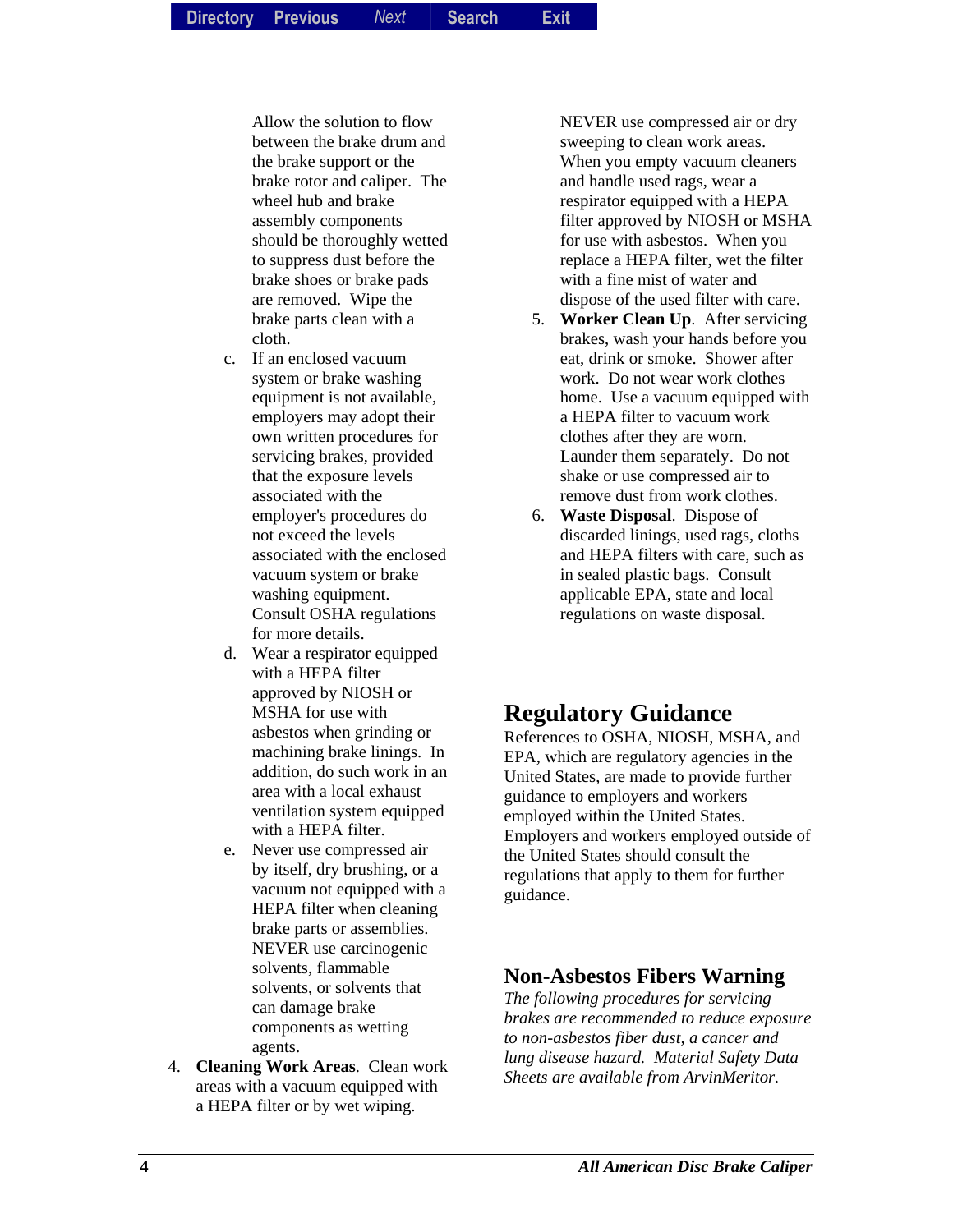**Directory Directory Previous** *Previous Next* **Search** *Search***Exit** *Exit*

### **Hazard Summary**

Most recently manufactured brake linings do not contain asbestos fibers. These brake linings may contain one or more of a variety of ingredients, including glass fibers, mineral wool, aramid fibers, ceramic fibers and silica that can present health risks if inhaled. Scientists disagree on the extent of the risks from exposure to these substances. Nonetheless, exposure to silica dust can cause silicosis, a non-cancerous lung disease. Silicosis gradually reduces lung capacity and efficiency and can result in serious breathing difficulty. Some scientists believe other types of non-asbestos fibers, when inhaled, can cause similar diseases of the lung. In addition, silica dust and ceramic fiber dust are known to the State of California to cause lung cancer. U.S. and international agencies have also determined that dust from mineral wool, ceramic fibers and silica are potential causes of cancer.

Accordingly, workers must use caution to avoid creating and breathing dust when servicing brakes. Specific recommended work practices for reducing exposure to nonasbestos dust follow. Consult your employer for more details.

### **Recommended Work Practices**

- 1. **Separate Work Areas**. Whenever feasible, service brakes in a separate area away from other operations to reduce risks to unprotected persons.
- 2. **Respiratory Protection**. OSHA has set a maximum allowable level of exposure for silica of 0.1 mg/m<sup>3</sup> as an 8 hour time weighted average. Some manufacturers of nonasbestos brake linings recommend that exposures to other ingredients found in non-asbestos brake linings be kept below 1.0 f/cc as an 8-hour time-weighted average. Scientists disagree, however, to what extent

adherence to these maximum allowable exposure levels will eliminate the risk of disease that can result from inhaling non-asbestos dust.

Therefore, wear respiratory protection at all times during brake servicing, beginning with the removal of the wheels. Wear a respirator equipped with a highefficiency (HEPA) filter approved by NIOSH or MSHA, if the exposure levels may exceed OSHA or manufacturers' recommended maximum levels. Even when exposures are expected to be within the maximum allowable levels, wearing such a respirator at all times during brake servicing will help minimize exposure.

- 3. **Procedures for Servicing Brakes**.
	- a. Enclose the brake assembly within a negative pressure enclosure. The enclosure should be equipped with a HEPA vacuum and worker arm sleeves. With the enclosure in place, use the HEPA vacuum to loosen and vacuum residue from the brake parts.
		- b. As an alternative procedure, use a catch basin with water and a biodegradable, nonphosphate, water-based detergent to wash the brake drum or rotor and other brake parts. The solution should be applied with low pressure to prevent dust from becoming airborne. Allow the solution to flow between the brake drum and the brake support or the brake rotor and caliper. The wheel hub and brake assembly components should be thoroughly wetted to suppress dust before the brake shoes or brake pads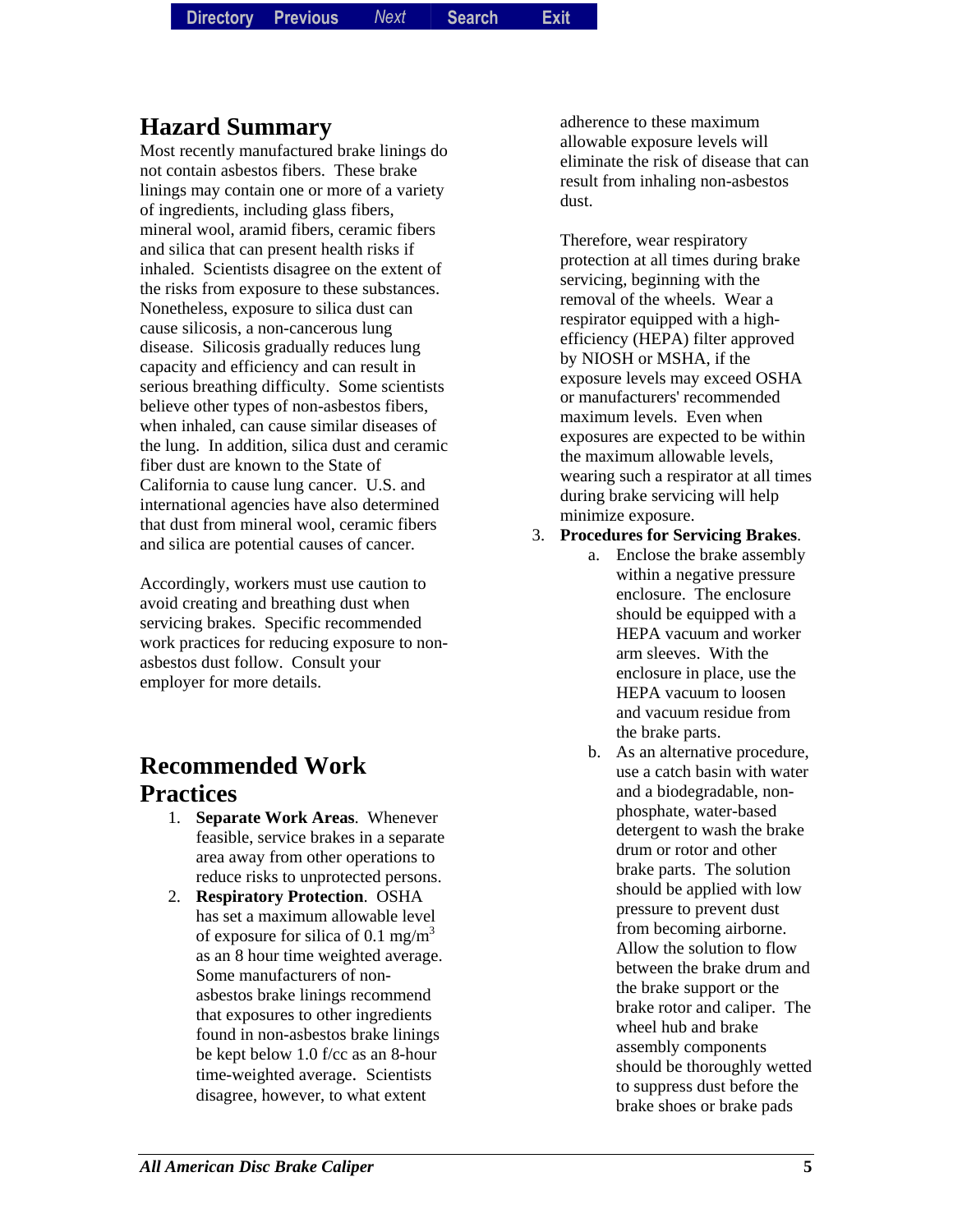are removed. Wipe the brake parts clean with a cloth.

- c. If an enclosed vacuum system or brake washing equipment is not available, carefully clean the brake parts in the open air. Wet the parts with a solution applied with a pump-spray bottle that creates a fine mist. Use a solution containing water, and if available, a biodegradable, non-phosphate, water-based detergent. The wheel hub and brake assembly components should be thoroughly wetted to suppress dust before the brake shoes or brake pads are removed. Wipe the brake parts clean with a cloth.
- d. Wear a respirator equipped with a HEPA filter approved by NIOSH or MSHA when grinding or machining brake linings. In addition, do such work in an area with a local exhaust ventilation system equipped with a HEPA filter.
- e. NEVER use compressed air by itself, dry brushing, or a vacuum not equipped with a HEPA filter when cleaning brake parts or assemblies. NEVER use carcinogenic solvents, or solvents that can damage brake components as wetting agents.
- 4. **Cleaning Work Areas**. Clean work areas with a vacuum equipped with a HEPA filter or by wet wiping. NEVER use compressed air or dry sweeping to clean work areas. When you empty vacuum cleaners and handle used rags, wear a respirator equipped with a HEPA

filter approved by NIOSH or MSHA, to minimize exposure. When you replace a HEPA filter, wet the filter with a fine mist of water and dispose of the used filter with care.

- 5. **Worker Clean Up**. After servicing brakes, wash your hands before you eat, drink or smoke. Shower after work. Do not wear work clothes home. Use a vacuum equipped with a HEPA cleaner filter to vacuum work clothes after they are worn. Launder them separately. Do not shake or use compressed air to remove dust from clothes.
- 6. **Waste Removal**. Dispose of discarded linings, used rags, cloths and HEPA filters with care, such as in sealed plastic bags. Consult applicable EPA, state and local regulations on waste removal.

#### **Regulatory Guidance**

References to OSHA, NIOSH, MSHA and EPA, which are regulatory agencies in the United States, are made to provide further guidance to employers and workers employed within the United States. Employers and workers employed outside of the United States should consult the regulations that apply to them for further guidance.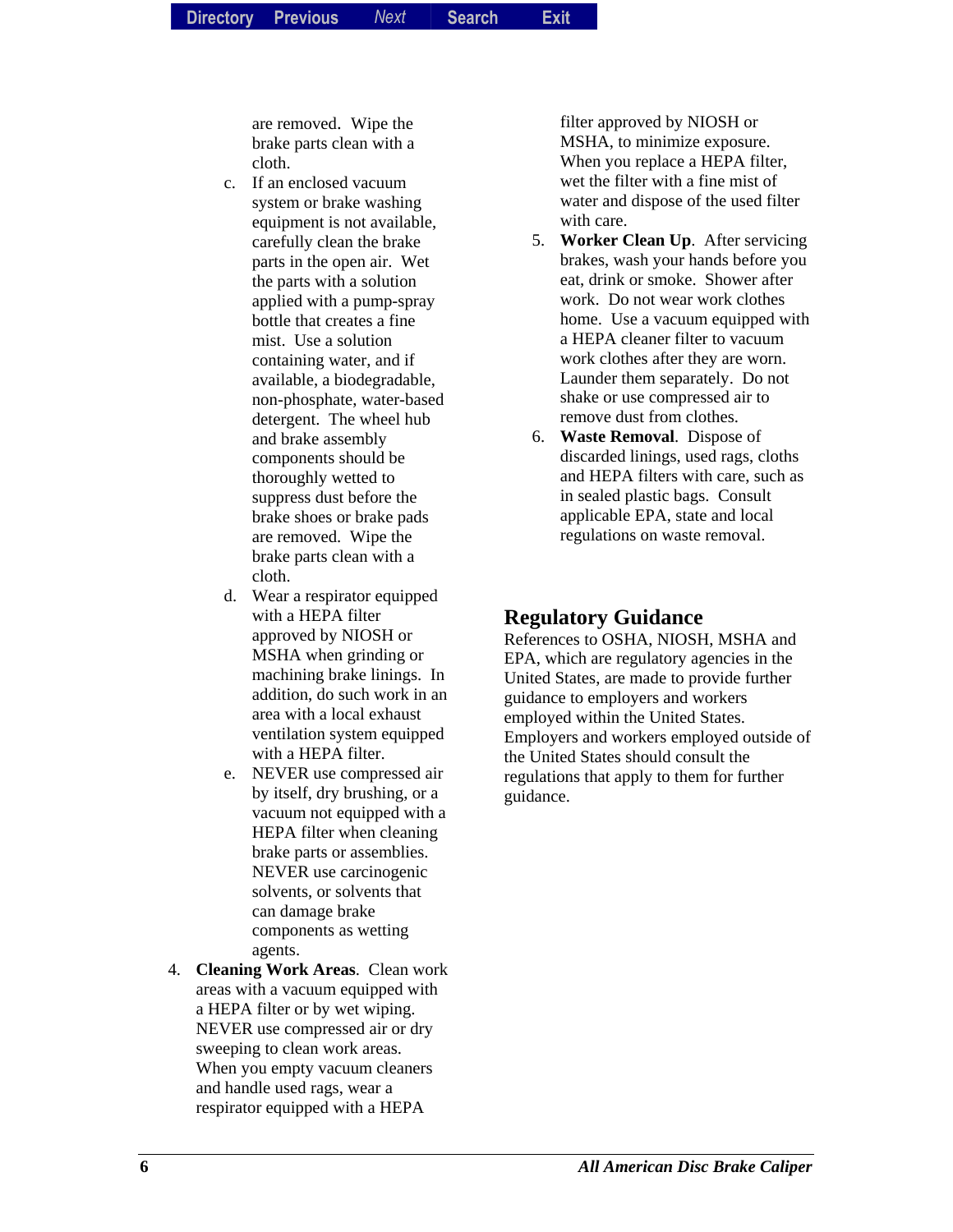|  | Directory Previous | Next | <b>Search</b> | <b>Exit</b> |
|--|--------------------|------|---------------|-------------|
|--|--------------------|------|---------------|-------------|

## **Exploded View**



**Figure 1** 

## **Product Features**

#### **Four-Piston Quadraulic Disc Brake Caliper**

Meritor's quadraulic disc brakes have a fourpiston, fixed-mount caliper design for use on both front and rear drive axles. An installation includes four major components: caliper assembly, support assembly, hub/rotor assembly, and the attaching hardware.

The inboard pistons apply the inboard pads and the outboard pistons apply the outboard pads. Two sizes of calipers are used, 2.520 inch (64 mm) and 2.756-inch (70 mm).

Features of the caliper include:

- Designed for hydraulic brake systems.
- Hard-mounted to the anchor plate to eliminate caliper and anchor plate replacement.
- Designed with hardened stainless steel mounting surfaces, high temperature

piston boot compound, sealed bleeder screws and full-coverage zinc plating.

- Compatible with anti-lock braking systems (ABS) and existing hydraulic systems.
- Helps to increase lining life.
- Can be adapted to fit most vehicles with a hydraulic system that supplies to 1,800 psi (12,402 kPa).
- Available in 33,000 lbs maximum GVWR (4 x 70 mm) and maximum 24,000 lbs GVWR (4 x 64 mm).



**Figure 2**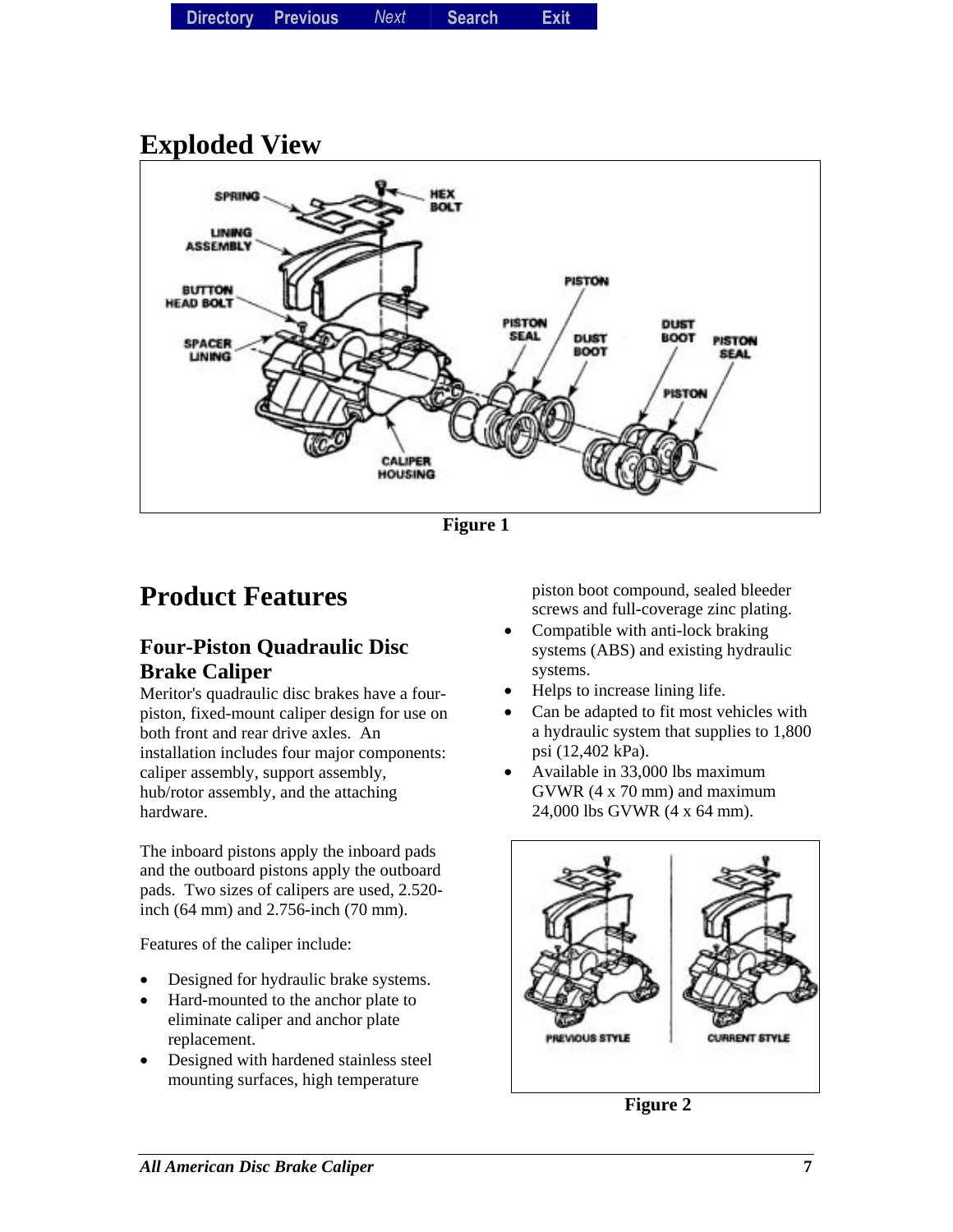| <b>Current Style</b> | <b>Previous Style</b>  |
|----------------------|------------------------|
| Metric caliper       | SAE caliper bolts      |
| bolts                |                        |
| Caliper housing      | Caliper housing halves |
| halves held          | held together by bolts |
| together by bolts    | and nuts in the bridge |
| in blind holes in    | area                   |
| the bridge area      |                        |
| Integral             | Separate piston and    |
| piston/heat shield   | heat shield            |
| Phenolic piston      | Metal piston           |

## **Caliper**

- The caliper assembly consists of two halves assembled with four bolts and washers.
- It includes four hydraulic piston bores, two brake pads, two stainless steel lining rail covers installed with button head bolts, a pad retainer spring and bolt, bleeder screw and crossover tube.
- The piston bores contain the pistons, piston seals and piston boots.
- The crossover tubes connect the two halves of the caliper piston to supply brake fluid to the outboard pistons.

## **How to Identify the Caliper**

Check for an assembly number on the side of the caliper.

## **Support**

The support assembly includes the ABS sensor bracket attached with two screws. It also has provisions to mount an optional splash shield to protect the rotor and brake assembly from road contamination. When the ABS system is not used or the sensor is mounted through the axle flange, the supports are not equipped with the sensor bracket.

### **Hub/Rotor**

- The hub and rotor assemblies consist of a hub and rotor, fitted with bearing cups and wheel attachment studs.
- There are two types of rotors used  $-$  a U-shaped rotor and a hat-shaped rotor.
- Some rotors are equipped with a cast-in ABS speed sensor tooth wheel, typically with 100 slots. Some rotors have separate ABS speed sensor tooth wheels attached to the rotor with bolts.
- Front hub/rotor assemblies can have various ABS speed sensor tooth wheels such as: a separate ring mounted to the inboard end of the hub, ABS teeth integral to the rotor, or a separate ring attached to the rotor by bolts.
- There are various hub configurations offered to accept the 19.5-inch (495.3 mm) eight-hole wheels, as well as 22.5 inch (571.5 mm) 10-hole wheels with the hub piloted or stud piloted system.

## **Disassembly**

#### **Warning**

*To prevent serious personal injury, always wear safe eye protection when you perform vehicle maintenance or service.* 

### **Removal of Brake Pads**

Visually inspect all brake pads. Replace pads when the remaining lining reaches 1/8 inch (3.175 mm) thickness. If you replace pads, replace all disc brake pads at the same time in order to maintain original brake balance. If a complete vehicle pad replacement is not necessary or desirable, replace the pads on both wheel ends on the same axle.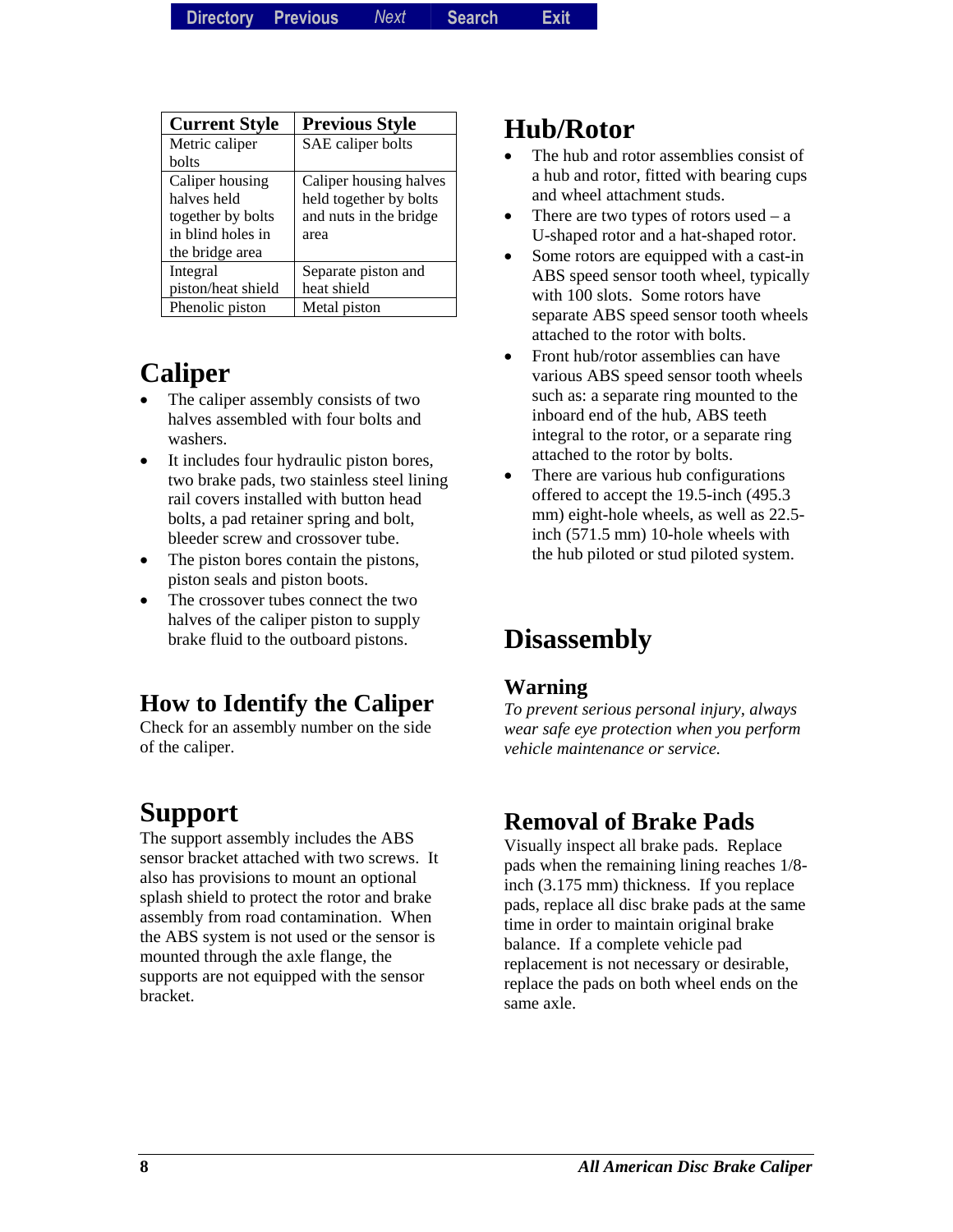### **Replace Brake Pads**

- 1. Raise and support the vehicle.
- 2. Remove the wheel and tire assembly according to manufacturer's recommendation.
- 3. Remove the master cylinder reservoir filler cap. Check the brake fluid level in the reservoir. If necessary, remove fluid to keep the reservoir from overflowing when compressing pistons into the caliper.
- 4. Remove the pad retainer spring bolt. **Figure 3**.
- 5. Compress the caliper pistons. **Figure 4**.
- 6. Remove the brake pads. **Figure 5**.



**Figure 3** 



**Figure 4** 



**Figure 5** 

## **Brake Caliper**

#### **Warning**

*Park the vehicle on a level surface. Block the wheels to prevent the vehicle from moving. Support the vehicle with safety stands. Do not work under a vehicle supported only by jacks. Jacks can slip and fall over. Serious personal injury can result.* 

- 1. Raise and support the vehicle.
- 2. Remove the tire and wheel assembly according to manufacturer's instructions.
- 3. Remove the brake hose hold down clamp bolt, if equipped. **Figure 6**.
- 4. Remove the brake hose/tube from the caliper. **Figure 7**.
- 5. Remove 4 caliper-to-support assembly bolts. Do not disassemble the four bolts joining the two halves of the caliper. **Figure 8.**



**Figure 6**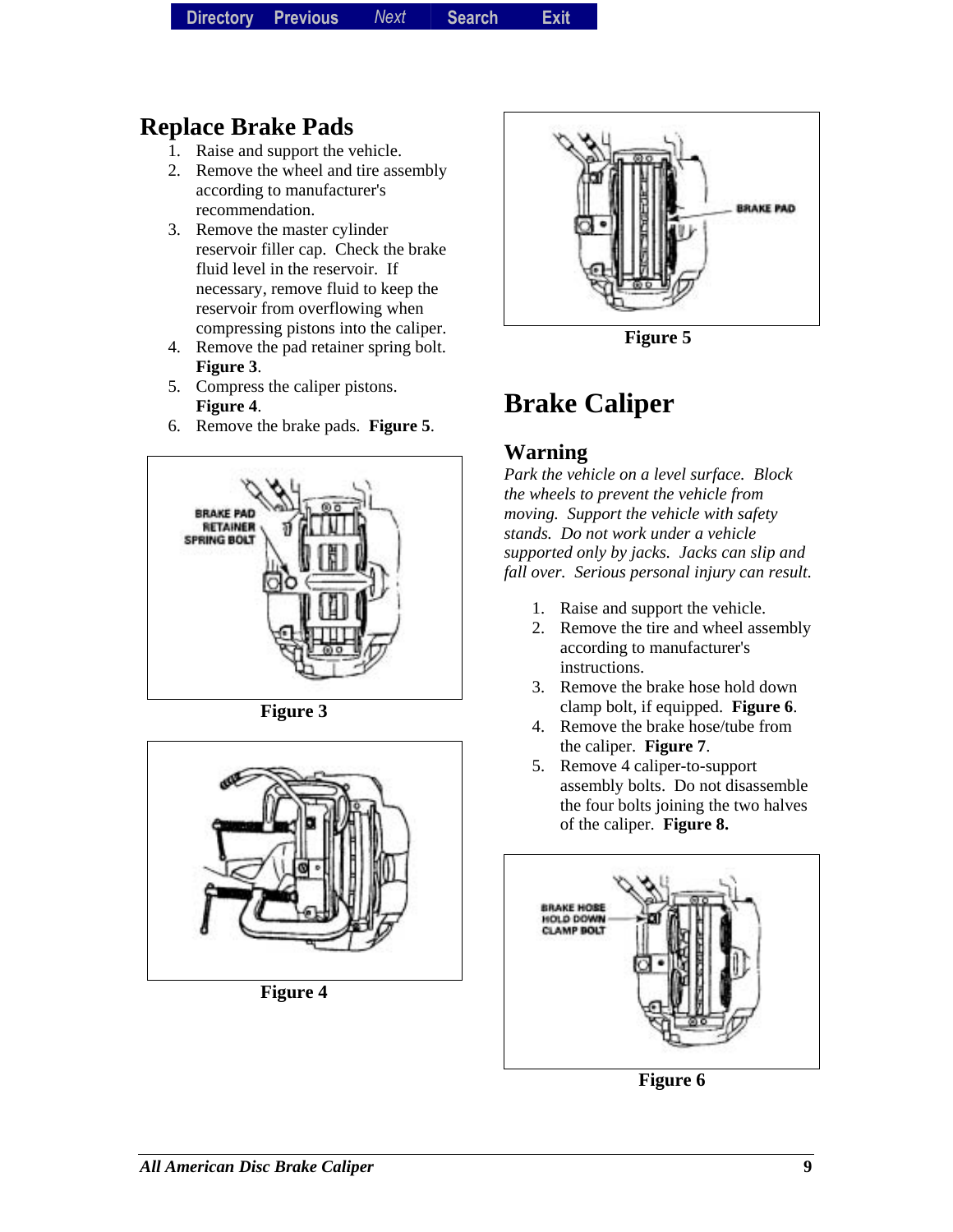

**Figure 7** 



**Figure 8** 

### **Support**

- 1. Remove the caliper from vehicle as described in section on Brake Caliper contained herein.
- 2. Remove the splash shield if installed from the support.
- 3. Remove the hub and rotor assembly according to vehicle manufacturer's recommended service procedure.
- 4. Remove the ABS sensor.
- 5. Remove the support-to-axle mounting bolts. **Figure 9**.



**Figure 9** 

### **Rotor**

#### **Note**

*The thickness of the resurfaced rotor must exceed the minimum thickness dimension stamped or cast into the rotor. Replace if necessary.* 

- 1. Check the rotor while assembled to the hub or spoke wheel and mounted on the axle spindle. The lateral runout of the rotor friction surfaces should not exceed 0.015-inches (0.381 mm) total indicator reading (TIR). The thickness variation of the rotor should not exceed 0.0012 inches (0.0300 mm). If the lateral runout and/or the thickness variation exceed the above values, resurface or replace the rotor.
- 2. Remove the caliper. Refer to section on Brake Caliper contained herein.
- 3. Remove the hub/spoke wheel and rotor assembly from the axle according to vehicle manufacturer's recommendation.
- 4. Remove the hub-to-rotor attachment fasteners (hat-shaped rotor). For the U-shaped rotor, remove the studs holding the hub and rotor.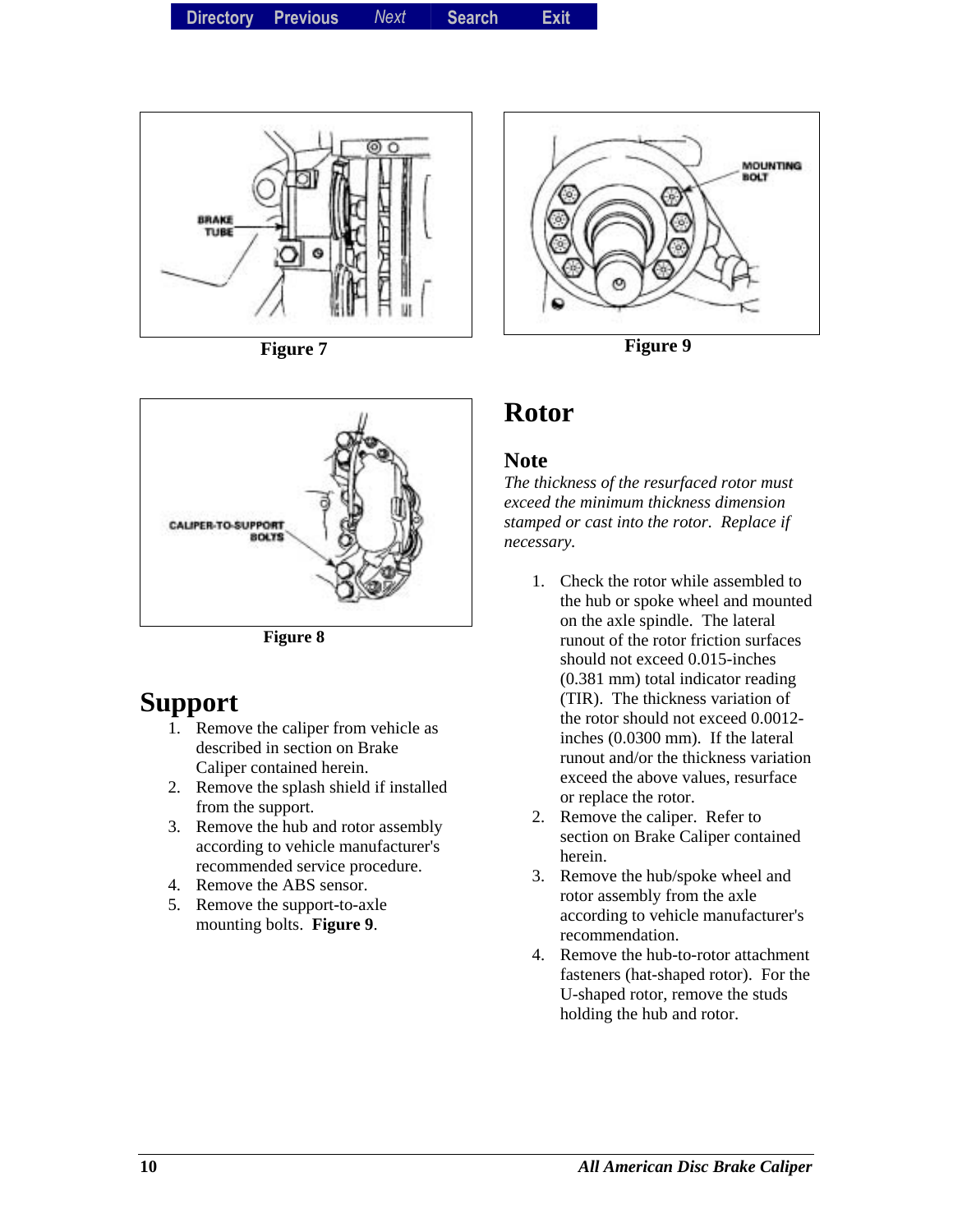## **Disassemble and Overhaul the Brake Caliper**

- 1. Remove the brake caliper. Refer to "Brake Caliper".
- 2. Drain all fluid from the caliper.
- 3. Push all four pistons to the bottom of their bores.
- 4. Remove the piston boots by prying the metal ring portion of the boot out of the bore with a screwdriver. Use care to avoid damage to the piston or bore. Discard the boots.

#### **Note**

*The C-clamp must be between the pistons on the opposite side so they may move to the wood block without striking the C-clamp. Cover pistons with shop rag to prevent brake fluid spray.* 

5. Place a block of wood (7 5/8 x 3 1/2 x 2 9/16–inches thick) between the caliper pistons. Use a C-clamp to hold the block of wood against the pistons on one side of the caliper. **Figure 10**.



**Figure 10** 

#### **Warning**

*When you use compressed air to remove the pistons from the caliper bore, do not place your hands or fingers near the bore to catch or protect the pistons. Serious personal injury can result.* 

#### **Caution**

*When you remove the pistons from the caliper bore, only direct enough compressed air into the caliper brake fluid inlet to ease the pistons out of the bore. Do not exceed 25 psi (172 kPa). Damage to components will result.* 

- 6. Apply low air pressure (no more than 25 psi (172 kPa) to the fluid port in the caliper to move the caliper pistons out to the wood block. **Figure 11**.
- 7. With the pistons in contact with the wood block, there will be a small amount of seal engagement remaining. Remove the C-clamp and the wood block. The pistons may now be removed by hand.



**Figure 11** 

8. To remove the pistons from the other side of the caliper, place the block of wood now over the empty bores (from where the pistons have been removed) with a thick sheet of rubber (3/8 inch) between the wood and the caliper bores.

#### **Note**

*Use the C-clamp to hold the block of wood in position against the empty bores. The C-clamp must be between the pistons on the opposite side so they may move out to the wood block without striking the C-clamp. Cover pistons with a shop rag to prevent brake fluid spray.*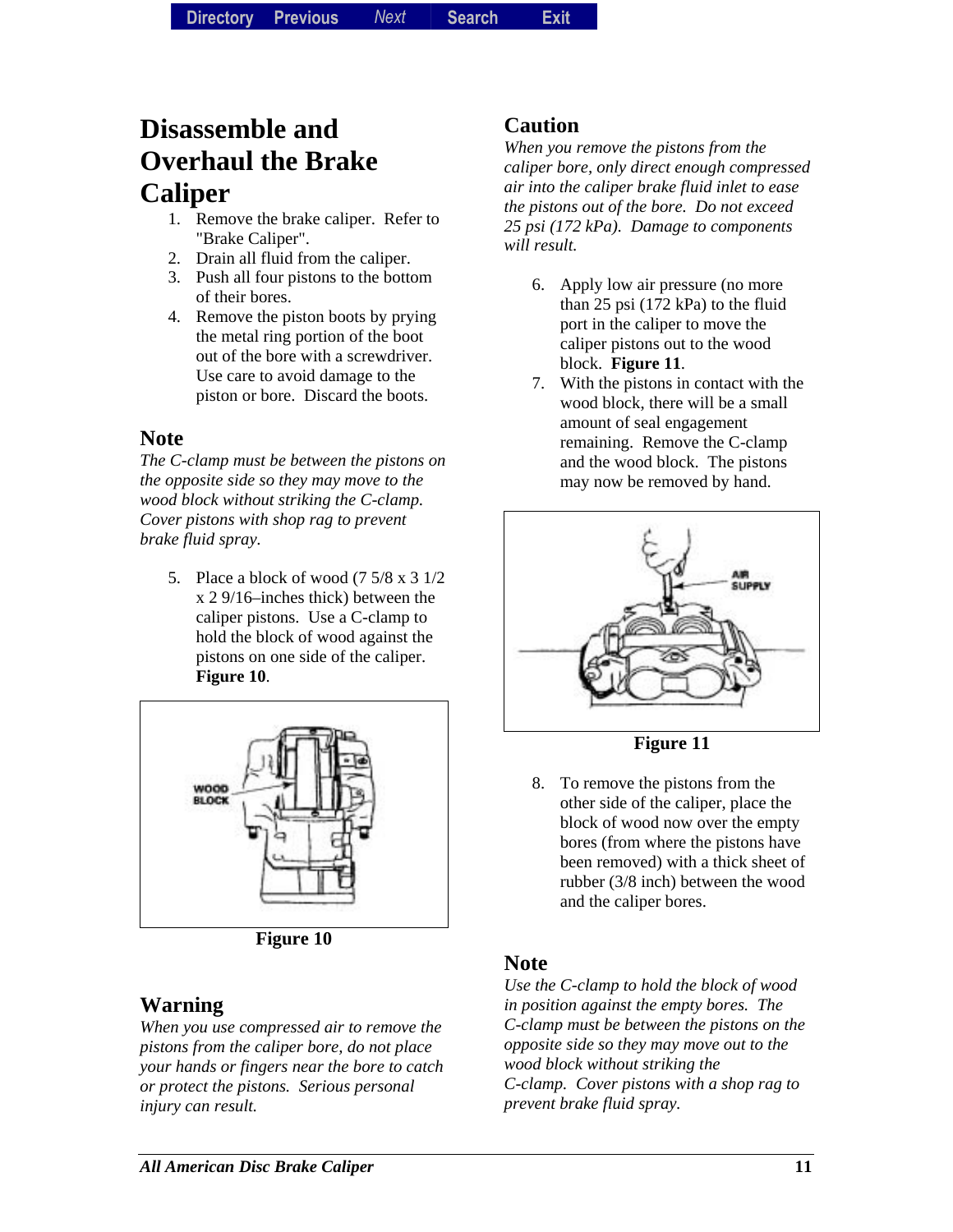- 9. Apply low air pressure (no more than 25 psi (172 kPa)) to the fluid port in the caliper to move the caliper pistons out to the wood block.
- 10. With the pistons in contact with the wood block, there will be a small amount of seal engagement remaining. Remove the C-clamp and the wood block. The pistons may now be removed by hand. **Figure 12.**



**Figure 12** 

11. Remove the piston seals with a nonmetallic device and discard them. Do not knick, scratch or otherwise scar piston bores or seal grooves. **Figure 13**.

#### **Note**

*Do not hone the caliper bores. Pistons are not available for honed caliper bores. If the caliper bores are excessively scored or corroded, install a new caliper.* 



**Figure 13** 

#### **Warning**

*To prevent serious eye injury, always wear safe eye protection when you perform vehicle maintenance or service.* 

*Solvent cleaners can be flammable, poisonous and can cause burns. Examples of solvent cleaners are carbon tetrachloride, emulsion-type cleaners and petroleum-based cleaners. To avoid serious personal injury when you use solvent cleaners, you must carefully follow the manufacturer's instructions and these procedures:* 

- *Wear safe eye protection*
- *Wear clothing that protects your skin.*
- *Work in a well-ventilated area.*
- *Do not use gasoline or solvents that contain gasoline. Gasoline can explode.*
- *You must use hot solution tanks or alkaline solutions correctly. Follow the manufacturer's instructions carefully.*

## **Clean Parts**

### **For Ground or Polished Metal Parts**

#### **Caution**

*Do not use hot solution tanks or water and alkaline solutions to clean ground or polished parts. Damage to parts will result.* 

Use a cleaning solvent or kerosene or diesel fuel to clean ground or polished metal parts or surfaces.

### **For Rough Metal Parts**

Use a cleaning solvent or a weak alkaline solution in a hot solution tank to clean rough metal parts. If you use a hot solution tank, follow the instructions below.

1. Leave the rough parts in the tank until they are completely cleaned and heated.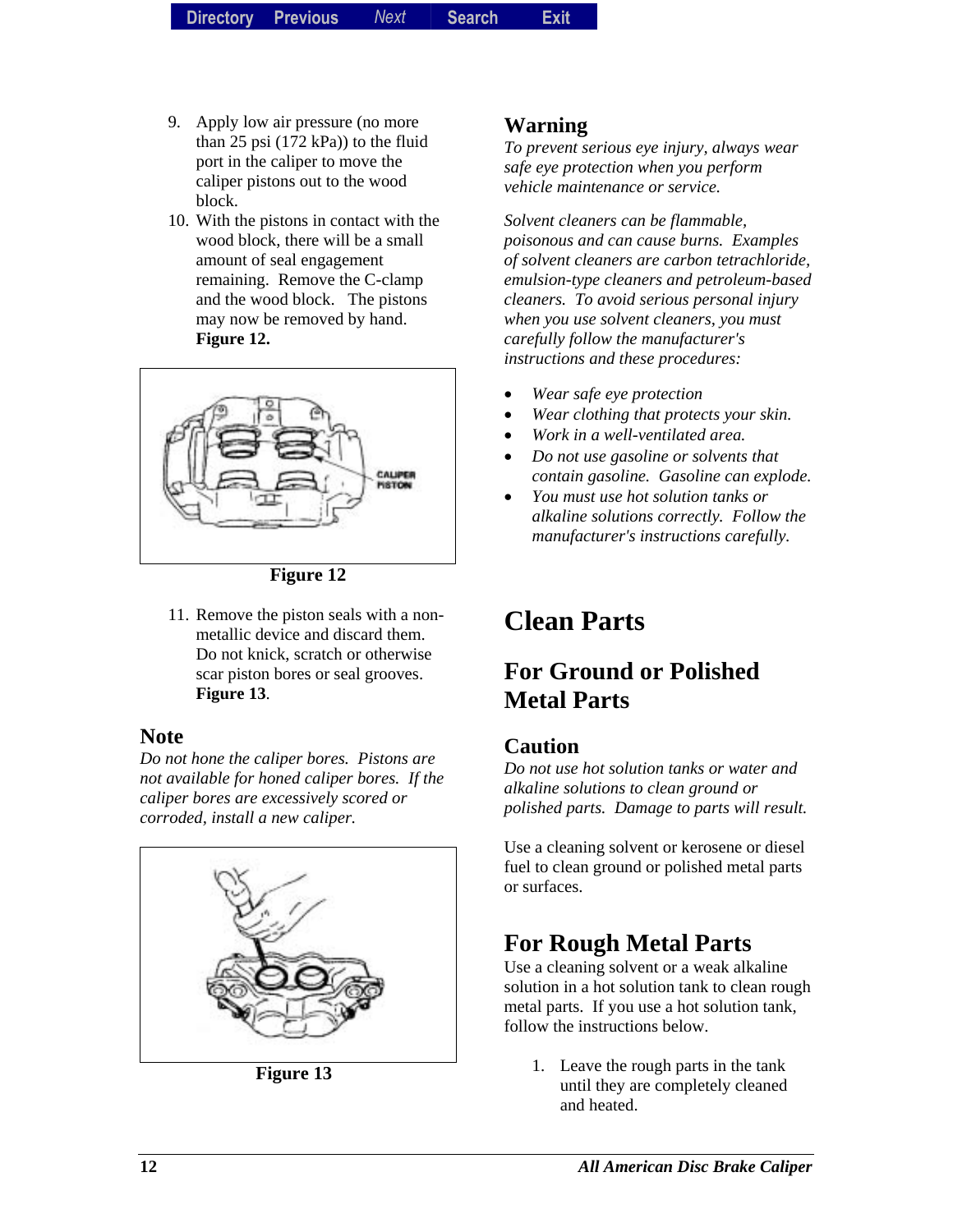- 2. Remove the rough parts from the tank.
- 3. Wash the parts with water until you remove the alkaline solution.

### **Dry and Inspect Parts**

- 1. Use soft, clean paper or cloth rags or compressed air to completely dry parts immediately after you clean them.
- 2. Carefully inspect all parts for wear or damage before you assemble them.
- 3. Repair or replace worn or damaged parts.

### **Apply Corrosion Protection**

- 1. Apply a thin layer of brake grease to cleaned, dried parts. Be careful that you do not apply the grease to the linings or rotor.
- 2. If you will store the parts, apply a special material, which prevents corrosion and rust, to all surfaces. Store parts inside special paper or other material that prevents rust and corrosion.

#### **Warning**

*To prevent serious eye injury, always wear safe eye protection when you perform vehicle maintenance or service.* 

## **Assembly Brake Caliper**

#### **Note**

*When using compressed air, use air lines that are completely free of oil and moisture. All brake parts must be clean and completely dried of cleaning fluid. Use ONLY ArvinMeritor replacement parts to ensure proper caliper performance.* 

1. Clean caliper, caliper piston bores and fluid ports with solvent. Use compressed air to clean out and dry grooves and passages.

- 2. Dip new piston seals in new, clean DOT 3 hydraulic brake fluid and install in piston seal groove in caliper piston bores. Make sure that they are properly seated. Apply a thin film of silicon grease or brake fluid to the caliper bore seal land between the piston boot and seal groove. Apply the grease or brake fluid around the entire circumference of the caliper bore. **Figure 14**.
- 3. Apply DOT 3 hydraulic brake fluid to the outside of the caliper pistons and install them in caliper bores, making sure that they are square to the bore. **Figure 15**.
- 4. Be careful not to cock the caliper pistons and press them into the bores. **Figure 16**.



**Figure 14** 



**Figure 15** 



**Figure 16**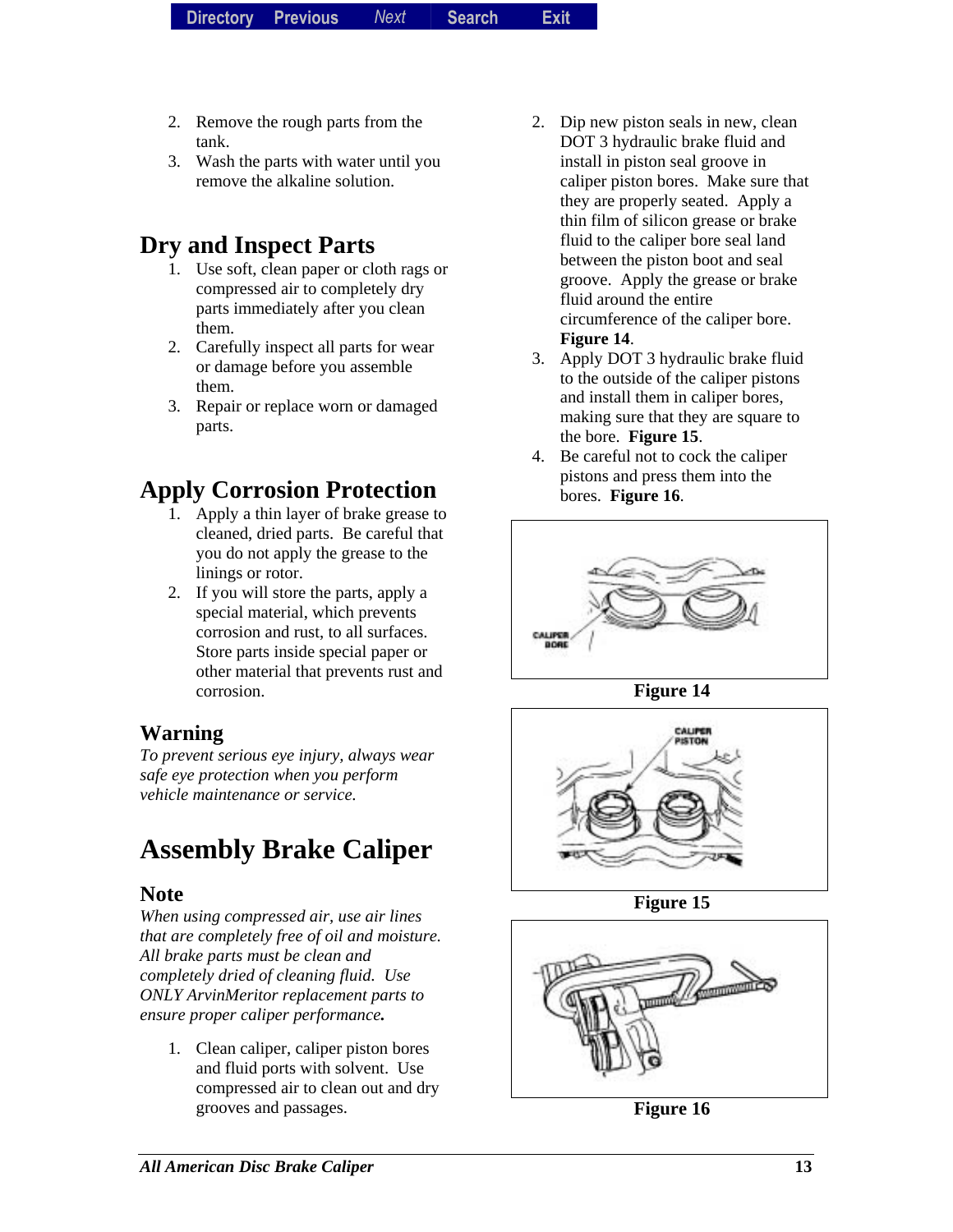- 5. Install the piston boots over the projecting ends of the pistons and press the ring side of the boots into the boot bore. An old bearing cup equal to the boot ring size helps install the boots. Make sure the piston boot bead is seated back against the shoulder of the projecting end of the piston. Boots for the 64 mm and 70 mm piston are color-coded. **Figure 17**.
- 6. If required, replace the two stainless steel wear rails by removing the button head bolts.

#### **Note**

*Inspect the caliper prior to reinstalling it onto the support. Pistons must be fully retracted into the caliper. Piston boots must be fully seated in the caliper boot grooves.* 



**Figure 17** 

## **Installation**

### **Rotor**

#### **Note**

*Do not resurface a new replacement rotor.* 

1. To install, reverse the removal processes, making sure that the mating surfaces of the hub or spoke wheel and rotor are clean and free of rust build-up.

2. Check the rotor for lateral runout. If the lateral runout exceed 0.015 inches (0.381 mm), the rotor may be rotated to a different mounting hole position on the hub or spoke wheel to reduce the value.

### **Caliper**

- 1. Inspect the caliper for leakage, damage or defects to piston seals or pistons. If leakage, damage or defect is found, caliper disassembly may be required.
- 2. To install, reverse the removal process. **Figures 19** and **20**.
- 3. Bleed the brake system and road test the vehicle.



**Figure 18** 



**Figure 19**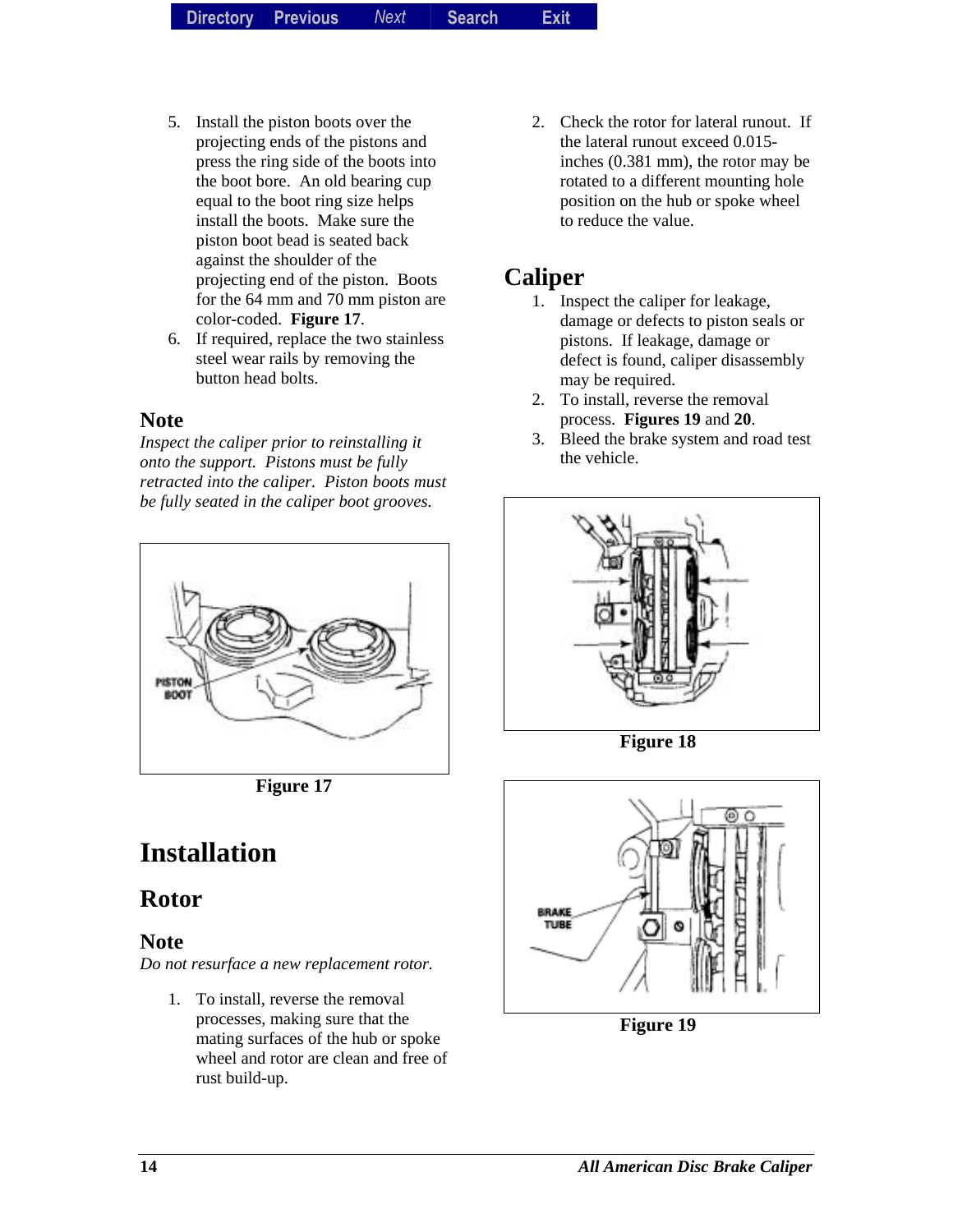

**Figure 20** 

### **Brake Pads**

- 1. Inspect the rotor for scoring, warping, cracks, bluing, heat spots, or other damage or defects and minimum thickness. Repair or replace if necessary.
- 2. Inspect the disc brake calipers for leakage, damage or defects to piston boots, seals or pistons. Replace or repair the parts as required.
- 3. Clean and inspect the lining rail covers. If they are worn, they must be replaced.

#### **Note**

*The inboard and outboard brake pads are identical, except when they are equipped with a mechanical wear sensor.* 

4. Install the brake pads. Ensure that the friction surface is against the rotor. Install the pad retainer spring and tighten the bolt to 30 lb-ft (40 N•m) of torque. **Figure 21**.

#### **Note**

*Brake pad clearance adjustment is automatic.* 

> 5. Fill the master cylinder reservoir with new, clean, high-performance DOT 3 brake fluid or equivalent. Make several brake applications to move the brake pistons and linings out into contact with the brake rotors.

- 6. Recheck master cylinder reservoir and top off as necessary to manufacturer's recommended level.
- 7. Bleed the brake system.
- 8. Install the tire and wheel assembly according to the manufacturer's instructions.
- 9. Lower the vehicle and road test for correct operation.



**Figure 21** 

### **Assemble the Support**

- 1. Install the support mounting bolts. Tighten the bolts to the specified torque.
- 2. Install the ABS sensor. Tighten the bolt to 8 lb-ft  $(11$  N $\bullet$ m).
- 3. Install the hub and rotor assembly according to vehicle manufacturer's recommended service procedure.
- 4. Install the splash shield, if equipped.
- 5. Install the caliper as described in the section on "Caliper".

#### **Warning**

*To prevent serious eye injury, always wear safe eye protection when you perform vehicle maintenance or service.* 

## **Inspect Parts**

### **Caliper**

- 1. Clean the area around the brake hose. Use brake parts cleaner.
- 2. Inspect the heat shields (previous style only) for wear and damage. Replace worn or damaged shields.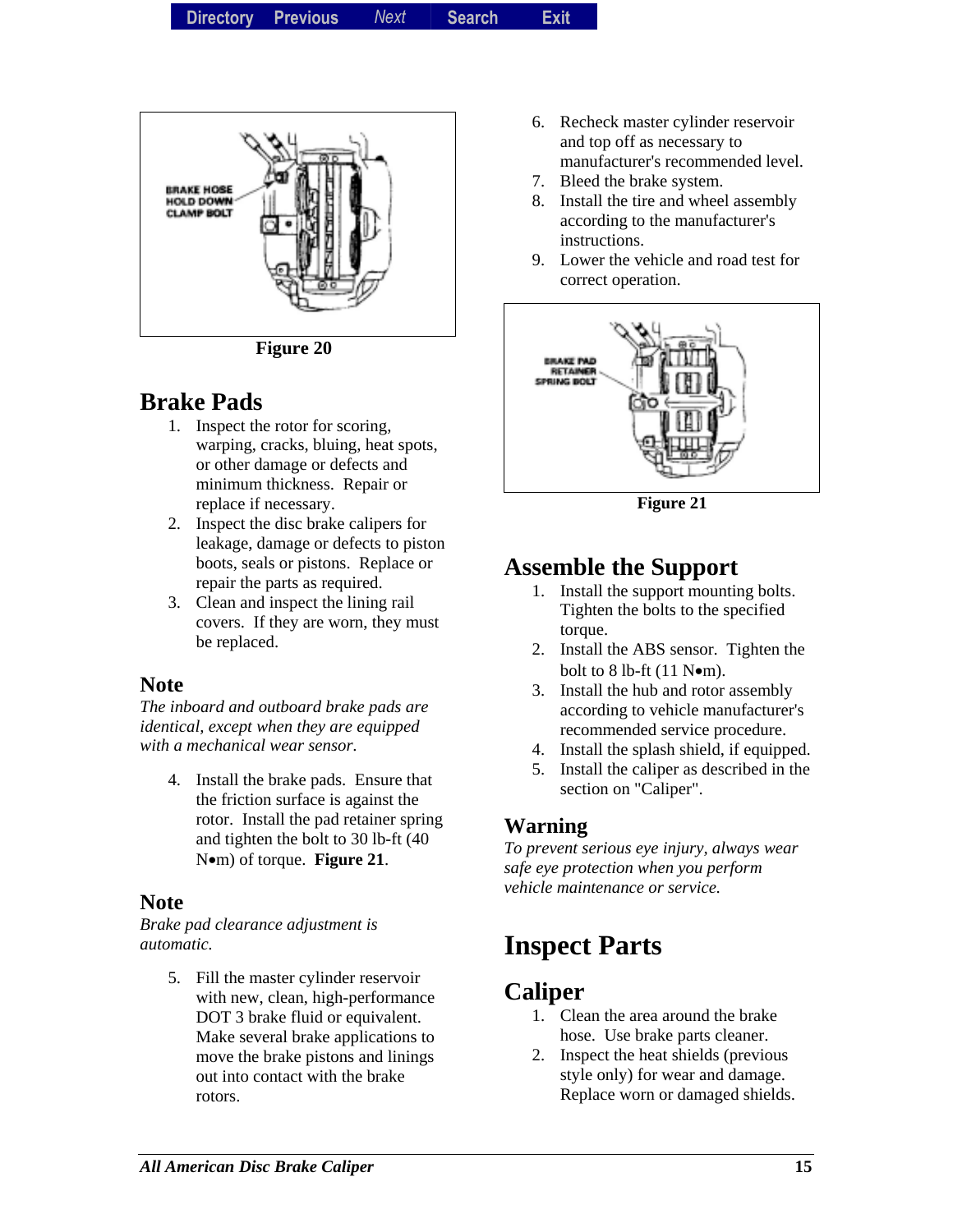- 3. Inspect the caliper lining spacers for wear and damage. Replace worn or damaged spacers.
- 4. Inspect the housing for cracks or damage. Replace a cracked or damaged housing.

#### **Caution**

*The OUTSIDE diameter of the piston is the caliper's primary sealing surface and is manufactured to very close tolerances. Replace a piston if the OUTSIDE diameter is damaged. Do no refinish or use abrasives, including an emery cloth, on the piston. Damage to components can result.* 

- 5. Inspect the OUTSIDE diameter of the pistons for scoring, nicks, corrosion, wear and damage. If any of these conditions are evident, replace the pistons. Do not refinish or use abrasives.
- 6. Inspect the caliper bore for scoring, nicks, corrosion, wear and damage. If any of these conditions are evident, replace the caliper.

#### **Caution**

*Use a crocus cloth to remove minor stains and corrosion from the caliper bore. Do not use abrasives, including an emery cloth. If you cannot remove minor stains and corrosion, replace the caliper bore to avoid damage to components.* 

7. Inspect the caliper bore for minor stains and corrosion. If these conditions are evident, use a crocus cloth to remove stains or corrosion. Clean the caliper bore after using a crocus cloth. Do not use abrasives, including an emery cloth. If you cannot remove stains and corrosion from the caliper bore, replace the caliper.

### **Caliper Mounting Plate**

- 1. Inspect caliper mounting plate area for rust and corrosion. Replace a damaged or worn mounting plate.
- 2. Use a wire brush to clean the caliper mounting area.
- 3. Inspect the mounting plate for cracks or elongated bolt holes. If these conditions are evident, replace the mounting plate.

## **Brake System Bleeding Procedure**

Refer to manufacturer's service information for ABS bleeding instructions.

- 1. Check the master cylinder reservoir and fill, if necessary, with DOT 3 or DOT 4 brake fluid.
- 2. Bleed brakes in the following order: right rear, left rear, right front and left front.
- 3. Each four-piston caliper is equipped with two bleeder screws. Loosen the inner bleeder screw (which is always on top) and purge the air. Tighten it loosely.
- 4. Open the outer bleeder screw and purge the air and tighten the bleeder screw to 9-12 lb-ft (12.2-16.3 N•m).
- 5. Now again open the inner bleeder screw and purge the air and tighten the bleeder screw to 9-12 lb-ft  $(12.2 - 16.3 \text{ N} \bullet \text{m}).$
- 6. Repeat this procedure for all other brakes in the sequence specified in Step 2.
- 7. Test brakes prior to returning vehicle to service. A firm pedal should be felt during brake application.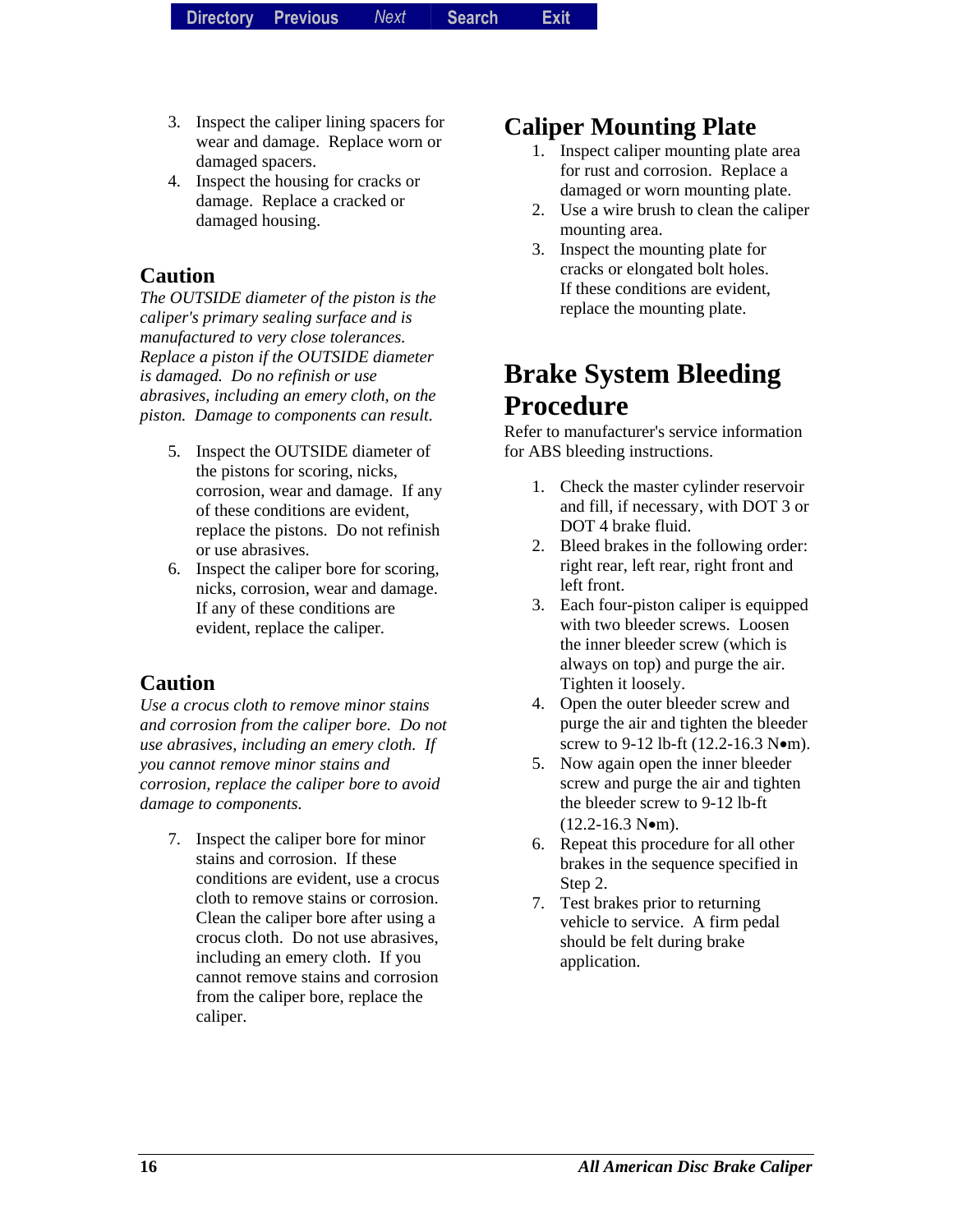**Directory Directory Previous** *Previous Next* **Search** *Search***Exit** *Exit*

## **Troubleshooting**

### **Brakes**

| <b>Conditions</b>       | <b>Possible Causes</b>                                     | Correction                                                                        |
|-------------------------|------------------------------------------------------------|-----------------------------------------------------------------------------------|
| <b>Excessive Pedal</b>  | Pads worn below minimum thickness                          | Install new pads                                                                  |
| <b>Effort</b>           | Faded, overheated condition, glazed                        | Replace the rotor and/or reface pads if                                           |
|                         | pads, "blued" or heat-checked rotors                       | sufficient lining remains                                                         |
|                         | Grease, oil and/or brake fluid on linings                  | Install new pads in axle sets                                                     |
|                         | Seized or frozen pistons                                   | Disassemble calipers and free pistons, or                                         |
|                         |                                                            | replace caliper                                                                   |
| <b>Pedal Pulsation</b>  | Excessive lateral runout of brake rotor                    | Check with dial indicator. Install new                                            |
| (Brake                  |                                                            | rotor if runout exceeds the maximum                                               |
| roughness or            |                                                            | specified.                                                                        |
| chatter)                | Excessive out-of-parallelism of brake                      | Check the parallelism (rotor thickness                                            |
|                         | rotor                                                      | variation) with micrometer and resurface                                          |
|                         |                                                            | the rotor, or install new rotor if the                                            |
|                         |                                                            | parallelism exceeds the maximum                                                   |
|                         |                                                            | allowed.                                                                          |
|                         | Loose or worn steering or suspension                       | Replace parts and realign                                                         |
|                         | parts                                                      |                                                                                   |
|                         | Excessive front bearing clearance                          | Readjust the bearing to specifications                                            |
| <b>Vehicle Pulls to</b> | Brake fluid, oil and/or grease on linings                  | Install new pads in axle sets                                                     |
| one side                | Unmatched linings, uneven lining wear,                     | Install new pads in axle sets                                                     |
|                         | distorted pads                                             |                                                                                   |
|                         | Rough rotor surface on one rotor                           | Resurface or replace rotor in axle sets                                           |
|                         | Seized or frozen pistons                                   | Disassemble caliper and repair or replace                                         |
|                         | Loose caliper mounting bolts                               | Tighten to specifications                                                         |
|                         | Uneven tire pressure, tread wear or size,<br>right to left | Equalize to recommended pressures.<br>Install correct size tires with good tread. |
|                         | Excessive rotor parallelism or runout                      | Resurface or replace rotor                                                        |
|                         | Restricted hose or line                                    | Examine the hoses and lines, and replace                                          |
|                         |                                                            | as necessary                                                                      |
|                         | Front end out of alignment                                 | Reset alignment                                                                   |
| <b>Leaky Caliper</b>    | Cylinder bore surface scored or corroded                   | Disassemble calipers, clean bore and                                              |
|                         |                                                            | replace seals and boots                                                           |
|                         | Caliper piston seal damaged or worn                        | Disassemble calipers and install new seals                                        |
|                         |                                                            | and boots                                                                         |
|                         | Caliper piston damaged                                     | Replace piston                                                                    |
| <b>No Braking</b>       | Reservoir fluid level low                                  | Check for causes of fluid leak, repair as                                         |
| <b>Effect or</b>        |                                                            | required and refill the reservoir. Bleed                                          |
| <b>Excessive Pedal</b>  |                                                            | system as needed                                                                  |
| <b>Travel</b>           | Air in the hydraulic system                                | Bleed the system                                                                  |
|                         | Bleeder screw loose or open                                | Bleed the system and tighten the bleeder                                          |
|                         |                                                            | screw                                                                             |
|                         | Caliper piston seal damaged                                | Disassemble the caliper and replace the                                           |
|                         |                                                            | piston seals. Replace piston if damaged.                                          |
|                         | Excessive rotor runout or bent rotor                       | Check rotor with dial indicator. Install                                          |
|                         |                                                            | new rotor if runout exceeds maximum                                               |
|                         |                                                            | specified                                                                         |
|                         | Bad or excessively loosen wheel                            | Adjust or replace bearings as needed.                                             |
|                         | bearings                                                   |                                                                                   |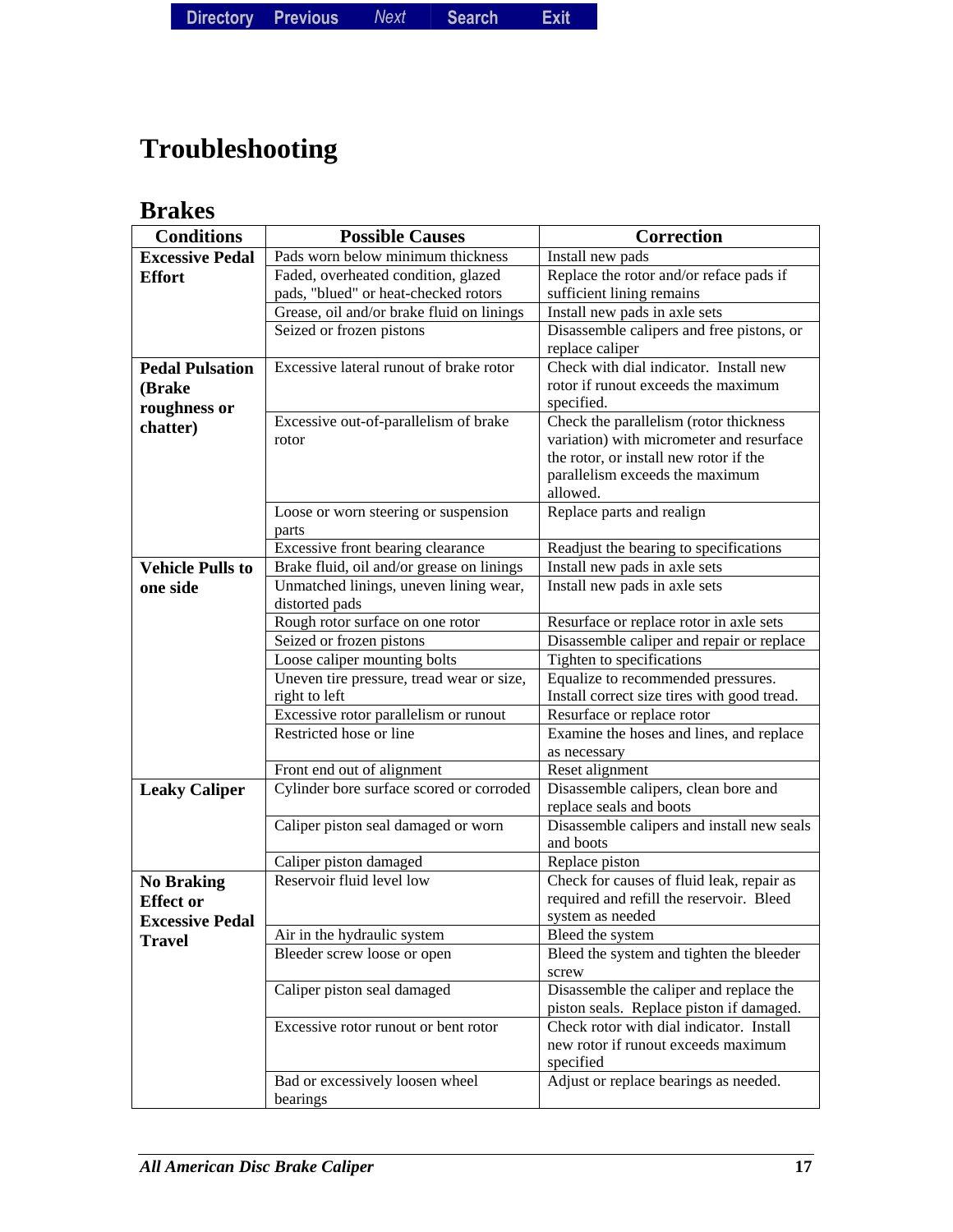|                                         | Poor quality brake fluid                                          | Drain and clean system. Replace with<br>recommended brake fluid                                              |
|-----------------------------------------|-------------------------------------------------------------------|--------------------------------------------------------------------------------------------------------------|
|                                         | Weak brake hose that expands under<br>pressure                    | Replace defective hoses.                                                                                     |
| <b>Brake Noise-</b><br><b>Chatter</b>   | Excessive later runout or rotor                                   | Check the runout with a dial indicator.<br>Install new rotor if the runout exceeds the<br>maximum specified. |
|                                         | Lack of rotor parallelism                                         | Check the parallelism with a micrometer.<br>Resurface or install new rotor as required.                      |
|                                         | Loose wheel bearing.                                              | Readjust the bearing to specified torque                                                                     |
| <b>Brake Noise -</b><br><b>Scraping</b> | Rust or mud build-up on edges of rotor<br>and on caliper housing  | Clean or replace as necessary.                                                                               |
|                                         | Worn pad or pad installed backward                                | Replace pads in axle sets only with<br>friction surface against rotor                                        |
|                                         | Faulty caliper alignment permitting rotor<br>to scrape on housing | Correct the alignment                                                                                        |
| <b>Brake Noise-</b><br>Groan            | Pressure on the brake pedal too light                             | Slightly increase the pedal effort to<br>eliminate noise                                                     |
| <b>Brake Noise -</b><br><b>Rattle</b>   | Excessive clearance between the shoe<br>and caliper               | Install new pads                                                                                             |
|                                         | Pad retainer spring missing or not<br>properly positioned         | Install new pad retainer spring or position<br>correctly                                                     |
| <b>Brake Noise -</b>                    | Glazed pads                                                       | Resurface or replace pads in axle sets                                                                       |
| <b>Squeal</b>                           |                                                                   | only                                                                                                         |
|                                         | Weak pad retainer spring                                          | Resurface or replace pads in axle sets<br>only                                                               |
|                                         | Pad wear indicator contacting rotor                               | Install new pads in axle sets only                                                                           |
|                                         | Foreign material embedded in linings                              | Replace pads in axle sets only                                                                               |

## **Torque Specifications**

| <b>Description</b>                          | <b>Specification</b>                                 |
|---------------------------------------------|------------------------------------------------------|
| ABS Sensor Bolts $-5/16-18$                 | 9-12 lb-ft $(12.2 - 16.3 \text{ N} \cdot \text{m})$  |
| Brake Hose Hold Down Clamp Bolt - 5/16-18   | 9-12 lb-ft $(12.2 - 16.3 \text{ N} \cdot \text{m})$  |
| Banjo Bolt                                  | 30-40 lb-ft (40.8-54.4 Nom)                          |
| Pad Retainer Spring Bolt - M10x1.5x16       | 28-32 lb-ft (38.1-43.5 Nom)                          |
| Caliper to Support Bolts – M20              | 320-360 lb-ft (435.2-489.6 Nom)                      |
| Cross Over Tube Nuts 7/16-24                | 9-12 lb-ft $(12.2 - 16.3 \text{ N} \cdot \text{m})$  |
| Bleed Screw 7/16-24                         | 9-12 lb-ft $(12.2 - 16.3 \text{ N} \cdot \text{m})$  |
| Lining Rails Covers M8x1.25x14              | 12-18 lb-ft $(16.3-24.5 \text{ N} \bullet \text{m})$ |
| Rotor to Hub Bolt $(9/16-18)$               | 100-125 lb-ft (136.0-170.0 Nom)                      |
| Rotor to Hub Bolt (9/16-18) with Lock Nuts  | 70-95 lb-ft (95.2-129.2 Nom)                         |
| Rotor to Hub Bolt (9/16-18) with Plain Nuts | 130-165 lb-ft (176.8-224.4 N•m)                      |
| Support to Axle $(5/8-18$ bolt)             | 190-250 lb-ft (258.4-340.0 N•m)                      |
| $(9/16-18$ bolt)                            | 130-165 lb-ft (176.8-224.4 Nom)                      |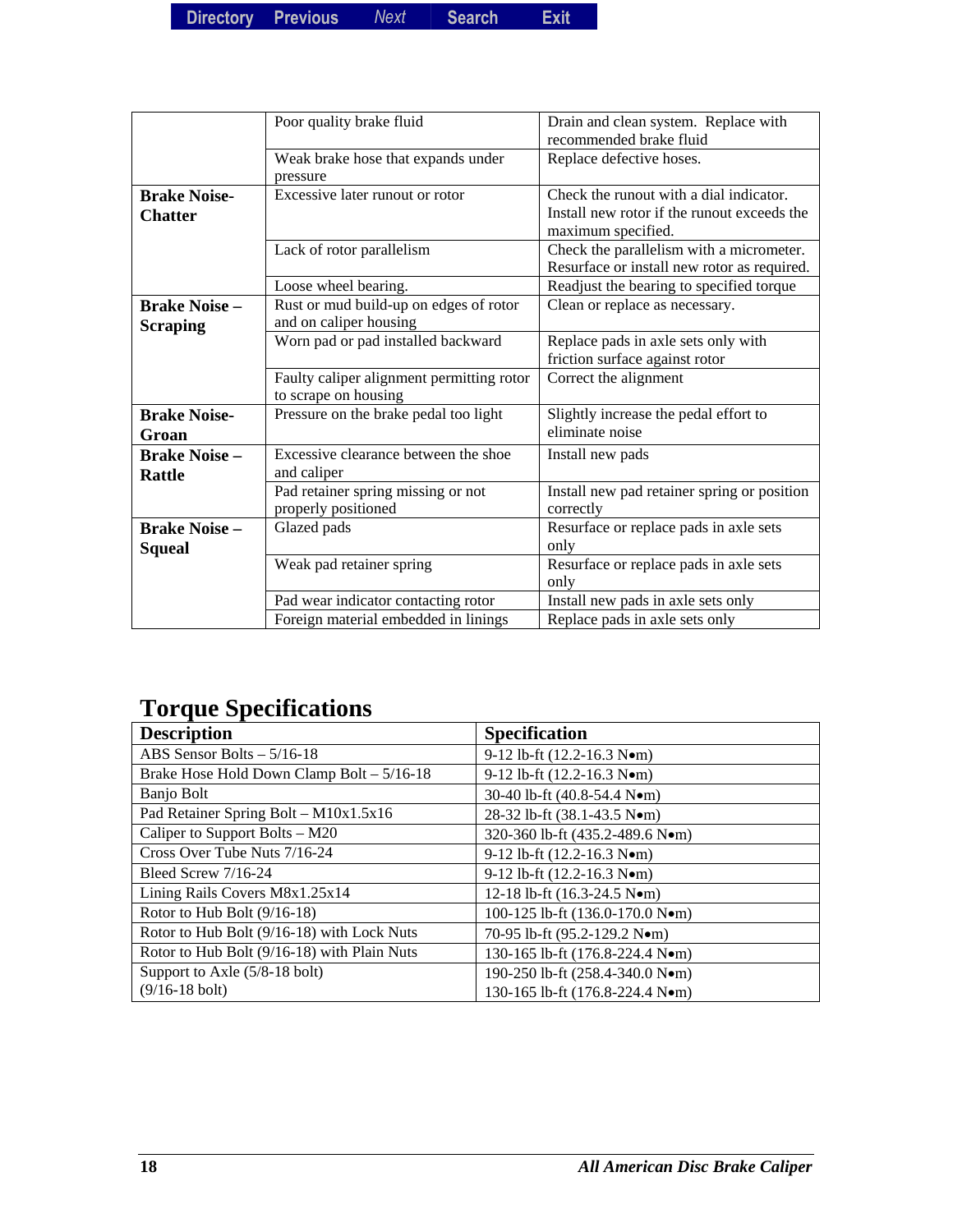| Directory | Previous | Next | <b>Search</b> | <b>Exit</b> |
|-----------|----------|------|---------------|-------------|
|           |          |      |               |             |

| <b>Description</b>                         | <b>Specification</b>          |
|--------------------------------------------|-------------------------------|
| <b>Brake Pad</b>                           |                               |
| Thickness above metal (new)                | $0.73$ inch $(18.5$ mm)       |
| Minimum Thickness Above Metal (discard)    | $0.125$ inch $(3.2$ mm)       |
| Brake Fluid - High Performance Brake Fluid | DOT 3 or DOT 4                |
| <b>Rotor Diameter</b>                      | 15.38 inch (390.7 mm)         |
| Thickness (new)                            | 1.54 inch (39.1 mm)           |
| Thickness (discard)                        | 1.42 inch $(36.1 \text{ mm})$ |

#### **Note**

*Information contained in this Service Manual was obtained, either whole or in part, from the following ArvinMeritor publications.* 

- *Manual 1, Lubrication Revised 02-01*
- *Manual 4, Cam Brakes Revised 10-98*
- *Manual 4B, Automatic Slack Adjuster Revised 03-98*
- *Manual 5A, Single Reduction Rear Differential Carriers – Revised 09-00*
- *Manual 8 Drive Axle Housings Revised 08-00*
- *Manual 23 Bus and Coach Front Axles – Issued 07-98*
- *Manual 23A Bus and Coach Rear Axles – Revised 09-97*
- *Manual 23B Bus and Coach Brakes Revised 11-96*
- *Manual 39 Hydraulic ABS for Medium-Duty Trucks, Buses and Motor Home Chassis – Rev 09-00*
- *Manual MM-2075, Four Piston Quadraulic Disc Brake Caliper – Issued 01-01*
- *Manual 2 Parts 1 & 2, Front Non-Drive Steering Axles – Rev 05-01 (supersedes MM-99120)*
- *Manual TP-9955, Failure Analysis for Drive Axle Components – Issued 08-00*